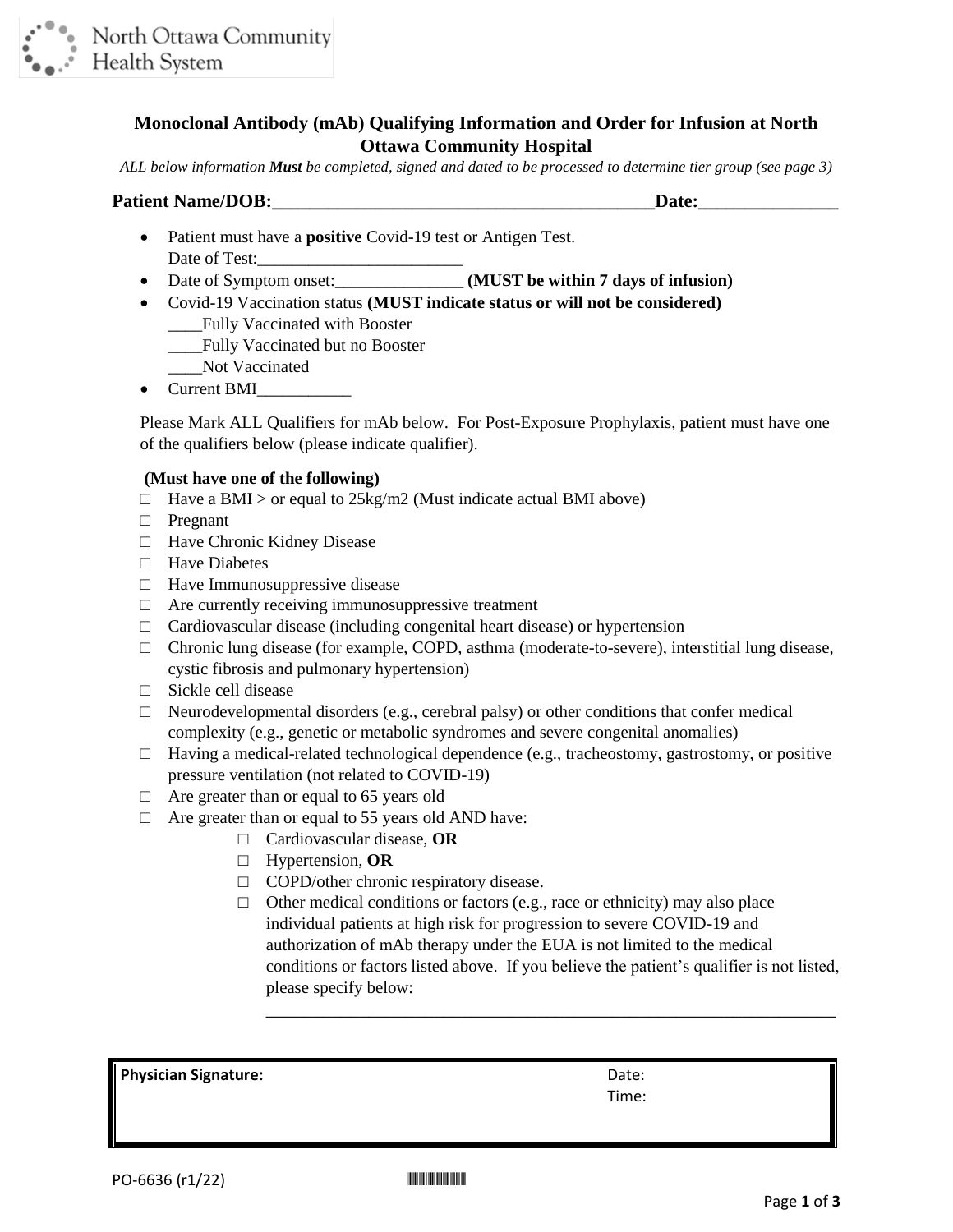

| <b>Patient Name</b><br>$\sim$ $\sim$ $\sim$ $\sim$<br>$\sim$ uu | ы |
|-----------------------------------------------------------------|---|
|                                                                 |   |

DOB: Allergies:

Phone Number:

*(Must provide a valid contact number to schedule infusion appointment)*

# **Diagnosis: COVID-19 Infection –Positive Test**

#### **Rx: Product selection will be dictated by medication supply and/or variant prevalence.**

Patient to be clinically monitored during infusion or subcutaneous injections and observed for 60 minutes after the infusion/injection is complete.

Casirivimab 600 mg and Imdevimab 600mg IV x1 infused over 20 minutes (or per pharmacy's current protocol)

**OR**

If IV administration is not immediately available, will administer Casirivimab 600mg and Imdevimab 600mg per subcutaneous protocol (150mg subcutaneously x4 separate injection sites)

**OR**

Bamlanivimab 700mg and Etesevimab 1400mg IV x1 infused over 21 minutes (or per pharmacy's current protocol)

#### **OR**

Sotrovimab 500mg IVx1 infused over 30 minutes (or per pharmacy's current protocol)

- Patient has been provided with the patient with information consistent with the "Fact" Sheet for Patients, Parents and Caregivers" **by the prescriber**.
- Patient has been informed of alternatives to receiving authorized mAb therapy **by the prescriber.**
- Patient has been informed that the mAb is an unapproved drug that is authorized for use under this Emergency Use Authorization (EUA) **by the prescriber**.

If patient would like to proceed after EUA information has been reviewed with them, Fax both pages to North Ottawa's inpatient pharmacy to initiate the process. Please include patient demographics and insurance information.

**Fax 616-847-5228.** Orders are processed as quickly as possible, but there are no guarantees on administration scheduling timeframe.

Please Note, monoclonal antibodies are currently under allocation by the government. Supply shortages may delay treatment.

### Prescriber's Name (Printed):

**Office Contact/Phone Number (please give a direct number or email, hold times will delay therapy if there are questions regarding the orders):** \_\_\_\_\_\_\_\_\_\_\_\_\_\_\_\_\_\_\_\_\_\_\_\_\_\_\_\_\_\_\_\_\_\_\_\_\_\_\_\_\_\_\_\_

**Scheduling will be prioritized based on a patient's determined Tier and medication availability**

**Physician Signature:**  $Date:$ 

Time: